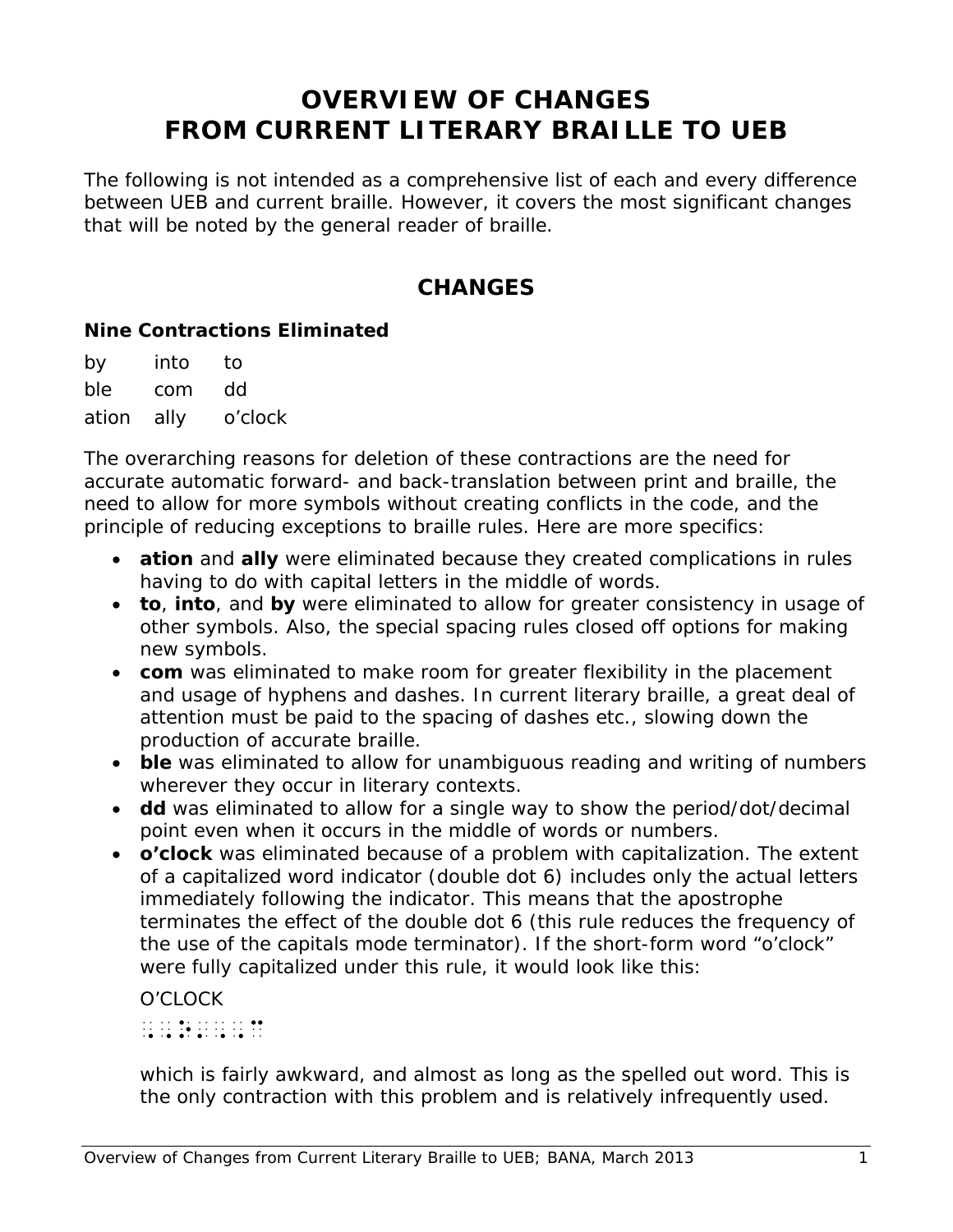Rather than keep this unwieldy construction or make a special rule for the capitalization of "o'clock", the contraction itself was eliminated.

### **Changed Punctuation and Other Symbols**

The dot formations of these symbols will be different from the ones used in current literary braille. They were changed for various reasons, but most of the changes are designed so that these symbols do not require specific spacing rules as they currently do.

| dollar                                      | \$                 | $\mathbb{R}$                 |
|---------------------------------------------|--------------------|------------------------------|
| percent                                     | %                  | 11 12                        |
| asterisk                                    | $\star$            | $\frac{1}{2}$                |
| degree                                      | $\circ$            | $\ddotsc$                    |
| single closing quotation mark               | $\mathbf{r}$       | $\dddot{\bullet}$            |
| dash                                        |                    |                              |
| long dash                                   |                    |                              |
| ellipsis                                    | .                  |                              |
| parentheses, opening and closing            | $\left( \ \right)$ | $\mathbb{R}$<br>$\mathbb{R}$ |
| bracket, square, opening and closing        | $\lceil$ 1         | $\mathbb{R}$                 |
|                                             |                    |                              |
| brace (curly brackets), opening and closing | $\{\}$             | $\mathbb{R}^2$               |
| paragraph                                   | $\P$               | $\mathbb{R}$                 |
| section                                     | $\S$               | 19. RD                       |

Note that the "at" sign will be  $\therefore$  as it is in current literary braille, but can be used anywhere, including email addresses. Also, there is no longer a general termination indicator; termination of capitals and other effects is discussed later in this document.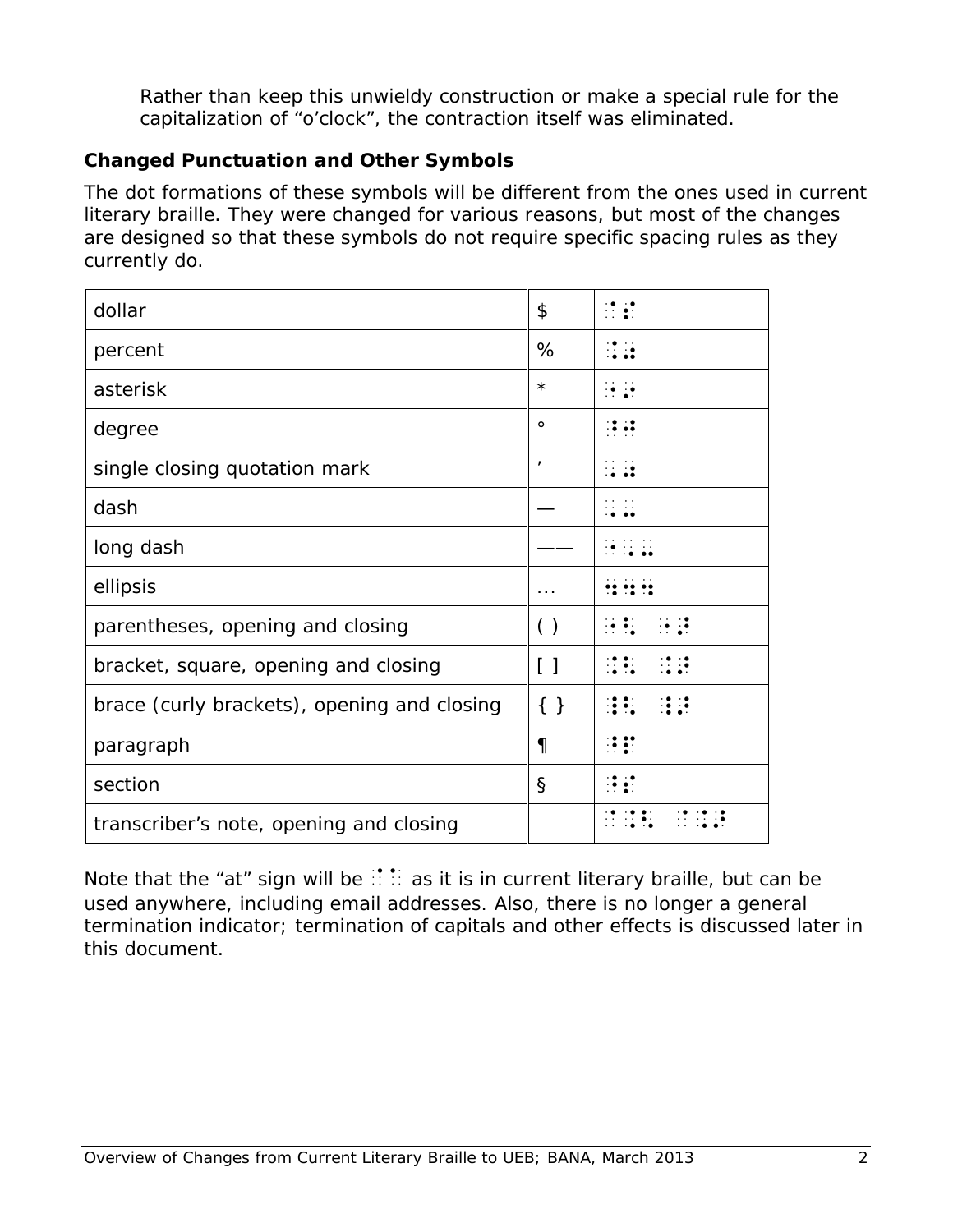### **Quotation Marks**

In general, quotation marks will appear as they do in current braille, except for the single closing quotation mark which has been changed as mentioned above. However, for times when it may be necessary, there will now be a way to represent the different kinds of quotation marks which appear in print, such as the directional quotes. Here are examples:

| quotation marks, nonspecific, opening and closing | <b>Billian St</b>        |
|---------------------------------------------------|--------------------------|
| quotation marks, double, opening and closing      | <b>HERE IN STRATEGIE</b> |
| quotation marks, single, opening and closing      | .                        |

### **Spacing**

*A, and, for, of, the,* and *with* will no longer be joined together. They will be spaced apart from each other as they are in print. [Note: since the contractions for *to, into*, and *by* have been eliminated, these words are spelled out and spaced as they are in print. The "in" in *into* will still be contracted.]

He ran into the cellar with the rest of a box of chocolates.

,he ran 9to 1950 and 1950 and 1960 and 1960 and 1960 and 1960 and 1960 and 1960 and 1960 and 1970.<br>The ran 1970 and 1980 and 1980 and 1970 and 1980 and 1980 and 1980 and 1980 and 1980 and 1980 and 1980 and 19<br>The first con \*ocolates4

## **Period, Decimal, Dot, Ellipsis**

The period, dot, and decimal will always be shown as dots 256. The ellipsis is shown as three of these in a row.

Therefore:

1.5 million people will vote.

= a de la contra de la contra de la contra de la contra de la contra de la contra de la contra de la contra de<br>1940 : la contra de la contra de la contra de la contra de la contra de la contra de la contra de la contra de<br>

www.loc.gov www4loc4gov

The escargot is on sale for \$28.50.

, esc : esc : esc : esc : esc : esc : esc : esc : esc : esc : esc : esc : esc : esc : esc : esc : esc : esc :<br>de ser : esc : esc : esc : esc : esc : esc : esc : esc : esc : esc : esc : esc : esc : esc : esc : esc : esc<br>de

We upgraded to version 15.2.

,we up a complete the second complete to view of the second complete to view of the second complete to view of<br>The second complete to second complete to second complete to view second second complete to view second comple<br>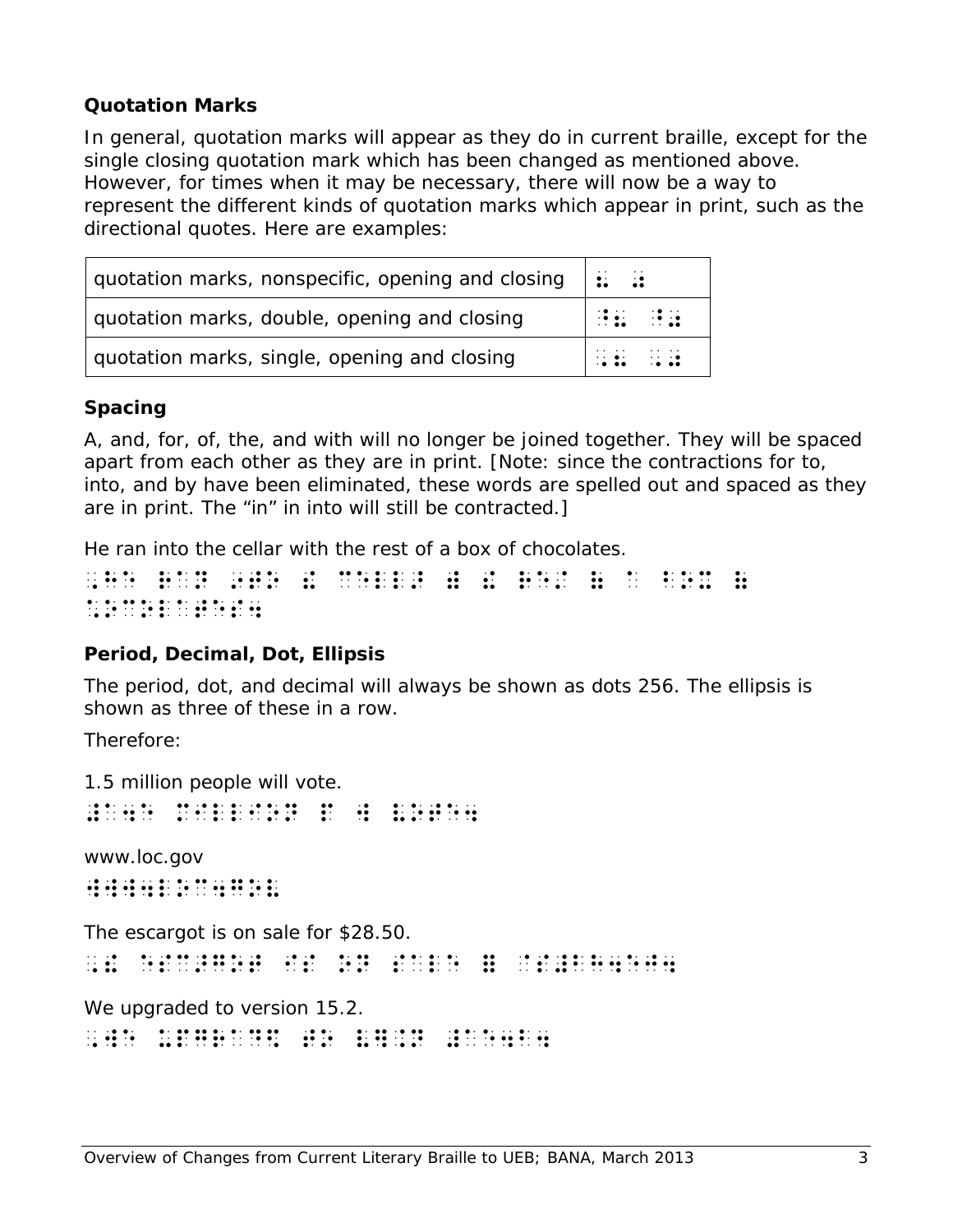## **Capitalization**

Dot 6 means the next letter is capitalized (just as in current braille).

Baton Rouge, Louisiana, U.S.A.

, baton , baton , baton , baton , baton , baton , baton , baton , baton , baton , baton , baton , baton , bato<br>1 , baton , baton , baton , baton , baton , baton , baton , baton , baton , baton , baton , baton , baton , b<br>1

A double dot 6 means that the next word (or string of letters) is capitalized (just as in current braille). However, the double capital affects only letters and is terminated by a hyphen and an apostrophe.

The sign says DANGER.

,! sign says ,,dang]4

We will update our SMA and then buy some new DVD's. , we will denote the set of  $\mathcal{H}$  , and  $\mathcal{H}$  , and  $\mathcal{H}$  , and  $\mathcal{H}$  , and  $\mathcal{H}$ ,,dvd's4

Her favorite movies are CHARLOTTE'S WEB and SPIDER-MAN.

, hande aan die beskryf van die beskryf van die beskryf van die beskryf van die beskryf van die beskryf van di<br>1960 – Die volgens van die beskryf van die beskryf van die beskryf van die beskryf van die beskryf van die bes<br> ,,web & ,,spid]-,,man4

A triple dot 6 means that the next passage (three or more words), is capitalized. To show the end of the capitalized passage, the capitals mode terminator (dot 6, 3) is placed, unspaced, following the last capitalized word.

The book was entitled MY LIFE SO FAR. , and the contract of the contract of the contract of the contract of the contract of the contract of the contr<br>The contract of the contract of the contract of the contract of the contract of the contract of the contract

From reading his email, we could not tell if his caps lock key was stuck or if he meant to shout: COULD YOU PLEASE REMEMBER IN THE FUTURE THAT THERE IS TO BE NO RUNNING IN THE HALLS!

```
, f and the second comparison and the second comparison and the second comparison and the second second second<br>The second is the second second the second second second second second second second second second second seco<br>
lock key op die groot van die gewone van die groot van die groot van die groot van die groot van die groot van<br>Die groot van die groot van die groot van die groot van die groot van die groot van die groot van die groot va<br>
,,,cd y pl1se rememb] 9 ! future t "! is
to 2 no runn+ 9 ! halls6,'
```
## **New Symbols**

Here are some of the symbols not currently available in literary braille. Some of these have been represented in different ways in computer braille code or in textbooks, but to have included them in the current base code would have caused conflicts. Now they will be part of our base code and can be used wherever they occur in literary contexts. This is not a complete list but covers the most common symbols.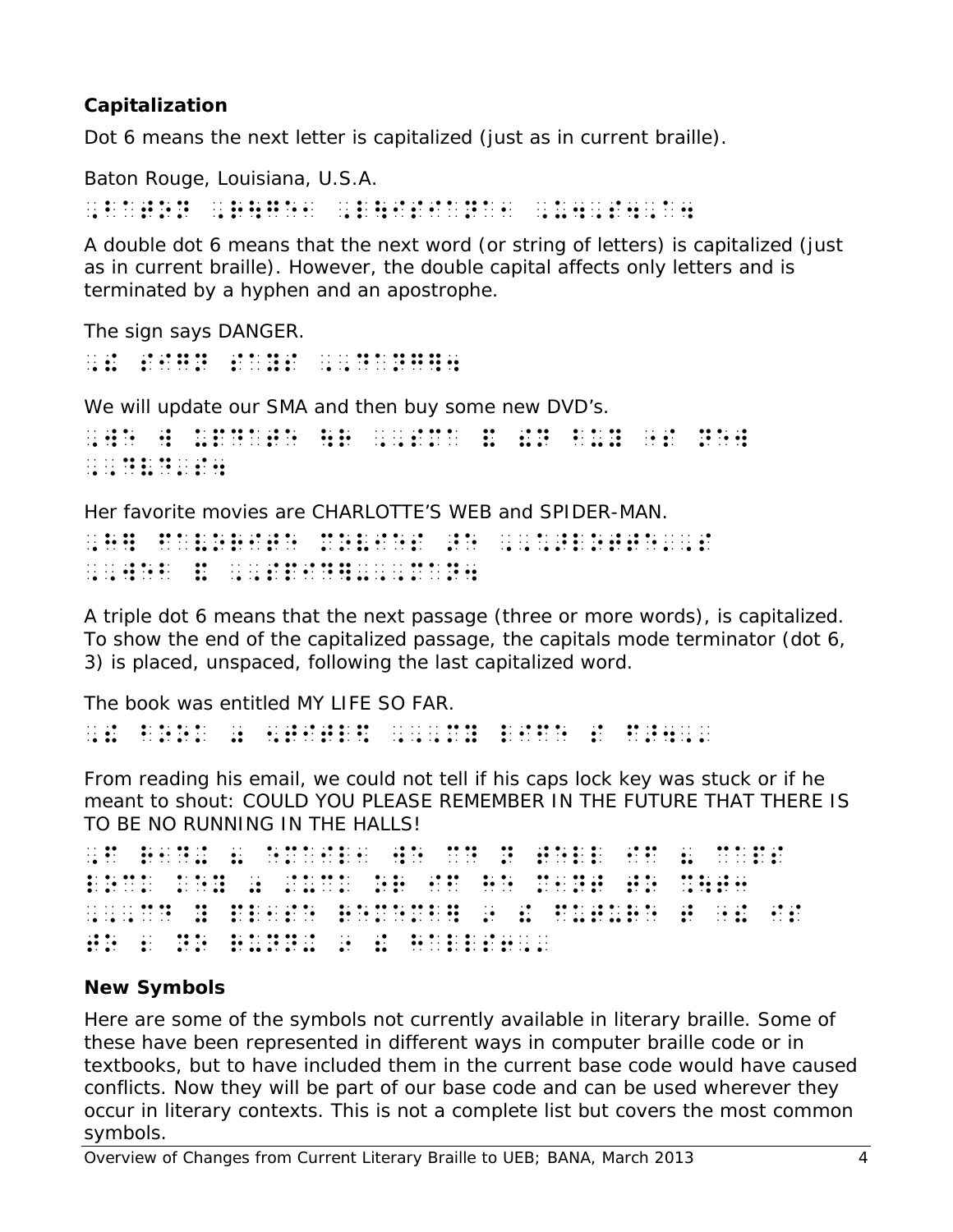| backslash                                                                    | ∖               |                        |
|------------------------------------------------------------------------------|-----------------|------------------------|
| bullet                                                                       |                 |                        |
| tilde                                                                        |                 | $\mathbf{R}^{\bullet}$ |
| underscore                                                                   |                 |                        |
| equals                                                                       | =               |                        |
| plus                                                                         | $\pm$           |                        |
| minus                                                                        |                 |                        |
| multiplication                                                               | $\times$        |                        |
| division                                                                     | $\div$          |                        |
| angle brackets, opening and closing<br>(or less than and greater than signs) | $\,<$<br>$\geq$ |                        |
| dagger                                                                       | t               |                        |
| double dagger                                                                | ŧ               |                        |

 $Yellow + blue = green.$ 

, yeller er er reich in der en er er reich in de er er reich.<br>1964 - Gereffen der Freien der Staatsmannen († 1886).<br>1975 - Gereffen der Freien in der en er er en er er er er en en

Should we get tickets to see Florence + The Machine, Ke\$ha, or Deadmau5—or all three?

, se de literarie en de este indice de este ties de literaries de literaries este servicies de literaries prod<br>1967 : de literarie de se de literaries de la de la de la servicie de literaries de literaries de literaries<br>19 , material species in the energy experimental species in the species of the species in the species in the specie<br>The species is the species of the species in the species in the species of the species in the species in the **Reese** 

All of them, please! You are the best! <3

, all discolutions and the device of the device in the first section of the discolution of the discolution of<br>The line plans and the street of the discolution of the street of the street section of the discolution of th<br>Th

## **Some Contractions Used More Often**

To reduce exceptions and complexity in the contraction rules, contractions that stand for a group of letters will be used in some cases in which they are not used in current braille.

professor  $p_1$  ,  $p_2$  ,  $p_3$  ,  $p_4$  ,  $p_5$  ,  $p_6$  ,  $p_7$  ,  $p_8$  ,  $p_9$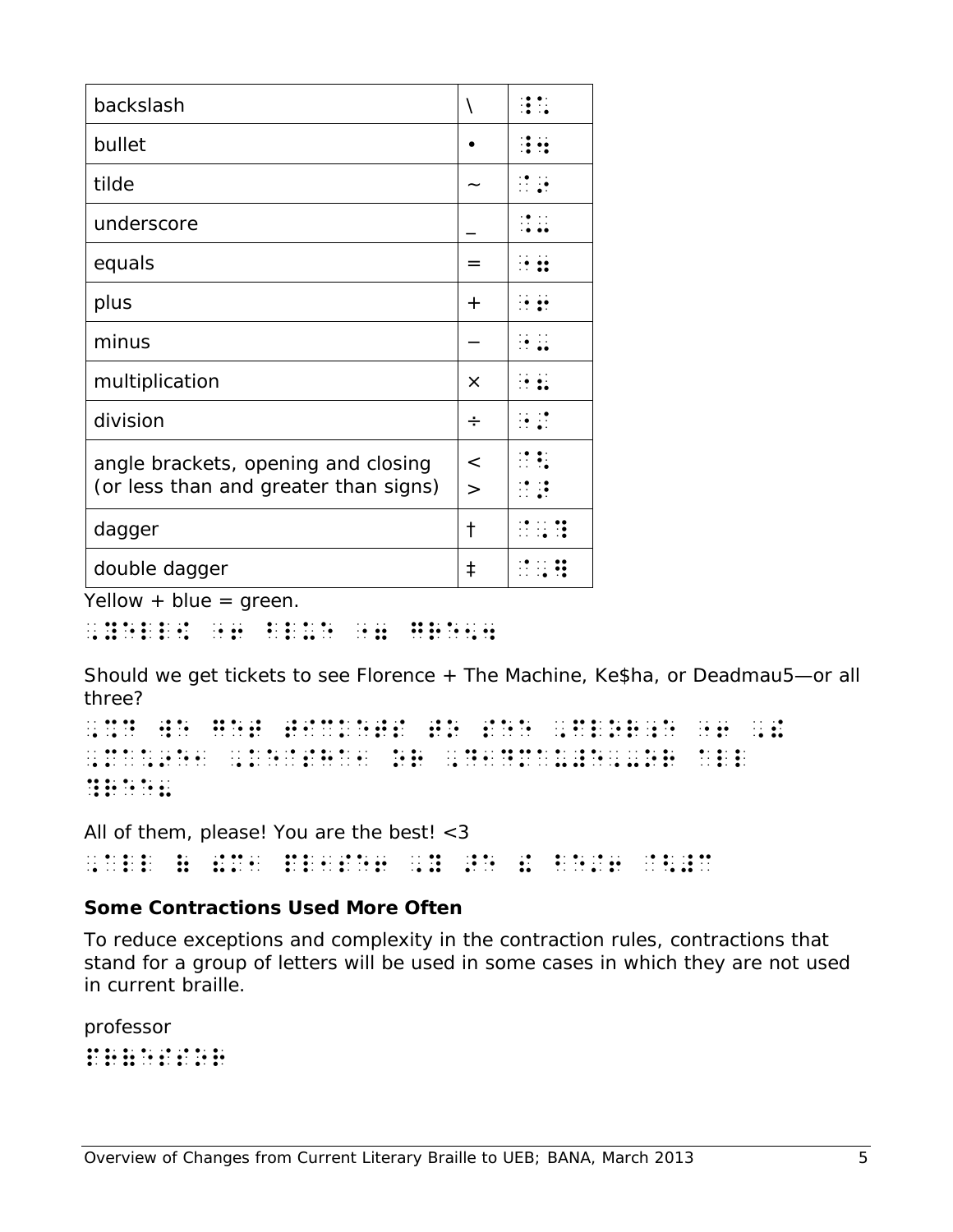atmosphere atmosphere at mosphere at a reduce  $\frac{1}{2}$ 

erase

]ase

renewed

 $\mathbf{r}$  is  $\mathbf{r}$  in  $\mathbf{r}$ 

However, these contractions are not used when they carry over the two parts of a compound word or when they would adversely affect pronunciation:

```
chemotherapy (no "mother" contraction)
*emo!rapy
enamel (no "name" contraction)
5amel
doghouse (no "gh" contraction)
dogh\se
hereditary (no "here" contraction)
```
h]\$it>y

#### **Grade 1**

Dots 56, currently known as the letter sign, will be called the grade 1 symbol indicator and will mean that the character following it is not a contraction. Dots 56 will be used more consistently when a letter stands by itself (such as in a person's middle initial). Dots 56 is not required before a single a, I, or o, which do not have contraction forms.

A double dot 56 means that the next word is in grade 1, and a triple dot 56 signals the beginning of a passage that will not include any contractions. The grade 1 passage is terminated with dots 56, 3.

X marks the spot.

;,x m>ks ! spot4

Do not use a ? in the file name, and be sure to save it in .docx format.

|  |  |  |  |  | . I DE LOS DE LOS DE LOS DE LOS DE LOS DE LOS DE LOS DE LOS DE LOS DE LOS DE LOS DE LOS DE LOS DE LOS DE LOS D<br>ing and digital general and an and the company and an annual state of the company of the company of the company                                                                                                                                                                                                                             |  |  |  |  |  |  | $\cdot \cdot \cdot \cdot$<br>$\bullet\bullet\quad \bullet$ |  |
|--|--|--|--|--|---------------------------------------------------------------------------------------------------------------------------------------------------------------------------------------------------------------------------------------------------------------------------------------------------------------------------------------------------------------------------------------------------------------------------------------------------------------|--|--|--|--|--|--|------------------------------------------------------------|--|
|  |  |  |  |  | . The company is a company of the company of the company of the company of the company of the company of the company of the company of the company of the company of the company of the company of the company of the company<br>. A second second and the second second and a second second second second second second second second second second second second second second second second second second second second second second second second second |  |  |  |  |  |  |                                                            |  |

Overview of Changes from Current Literary Braille to UEB; BANA, March 2013 6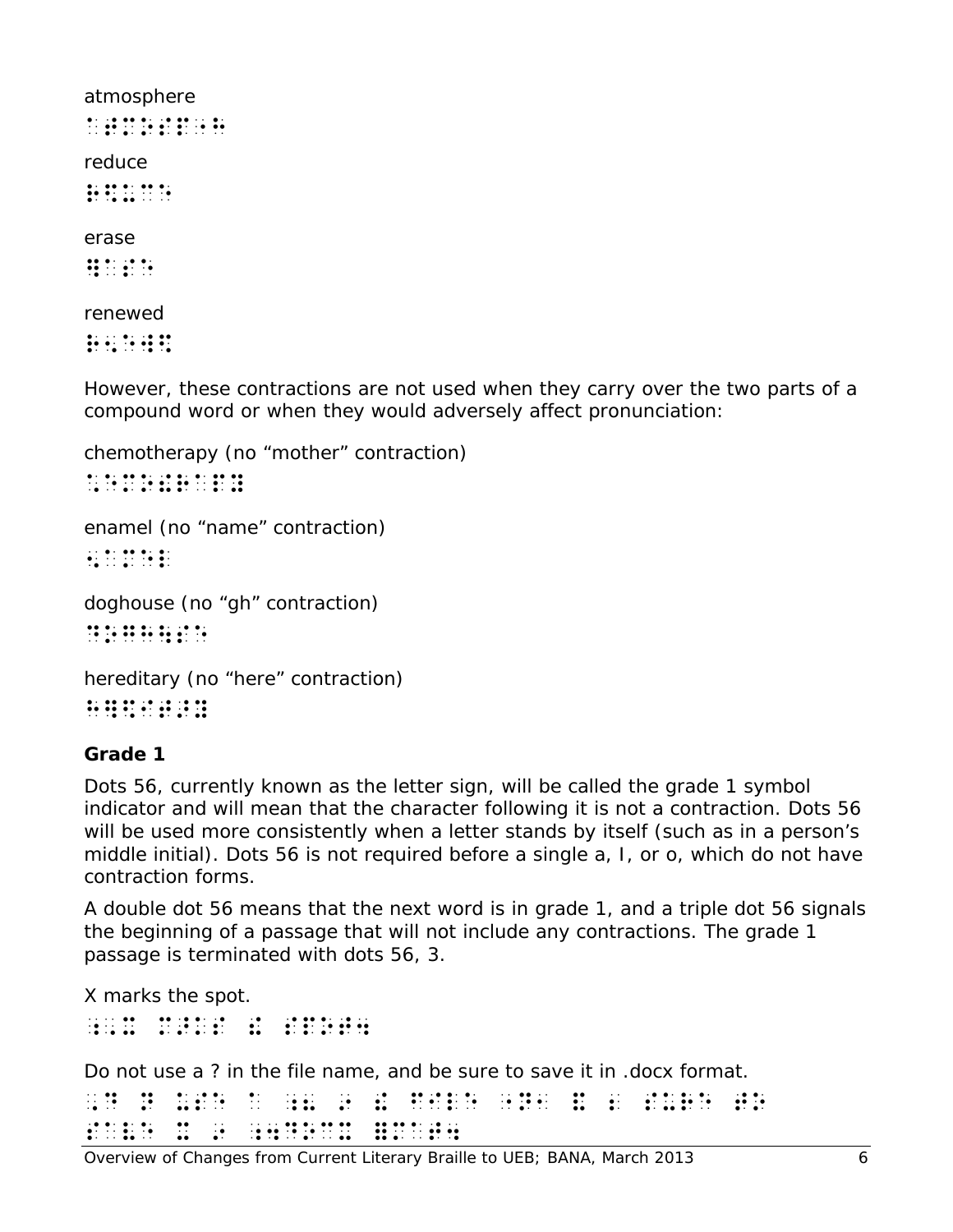John F. Kennedy ,john ;,f4 ,k5n\$y

The toddler sang repeatedly: "B-i-n-g-o, b-i-n-g-o, b-i-n-g-o, and Bingo was his name!"

, to a line of today and the origin of the sange of the sange of the control of the sange of the sange of the<br>The same of the sange of the sange of the sange of the sange of the same of the same of the sange of the sange<br>T b-i-n-d-o-b-i-n-d-o-b-i-n-d-o-b-i-n-d-o-b-i-n-d-o-b-i-n-d-o-b-i-n-d-o-b-i-n-d-o-b-i-n-d-o-b-i-n-d-o-b-i-n-d-o-<br>B-i-n-d-o-b-i-n-d-o-b-i-n-d-o-b-i-n-d-o-b-i-n-d-o-b-i-n-d-o-b-i-n-d-o-b-i-n-d-o-b-i-n-d-o-b-i-n-d-o-b-i-n-d-d-

## **Italics, Bold, Underline**

These also have different indicators for covering a single symbol, a word, or a passage. The use of word and passage indicators is intended to cut down on the number of individual indicators to be used. It also allows for a clear method to show when one letter or part of a word is emphasized as is increasingly common in educational material. Just like in current braille, these attributes are only meant to be shown when necessary for emphasis or distinction, not for visual effect (i.e., not as often as they are used in print). For example, if the title of a document is centered and in bold, the bold is not shown in braille.

|                         | <b>Italics</b>                                                                                                  | Underline   Bold                                             |                                                                                      |
|-------------------------|-----------------------------------------------------------------------------------------------------------------|--------------------------------------------------------------|--------------------------------------------------------------------------------------|
| single letter           | $\cdots$ .<br>$\cdot$                                                                                           | $\mathbf{1}$ :                                               | $\cdot \bullet \bullet \cdot$<br>$\cdots$                                            |
| word                    | $\cdots$ .<br>$\cdot$                                                                                           | $\cdot \bullet \cdot \cdot$<br>$\cdot \bullet \bullet \cdot$ | $\cdot \bullet \cdot \cdot$<br>$\cdot$<br>.                                          |
| passage (begin and end) | $\mathbb{Z}^{\bullet}$ , $\mathbb{Z}^{\bullet}$<br>$\cdot \bullet \cdot \cdot$<br>$\cdots$<br>. 0.00<br>$\cdot$ | 13.11<br>$\mathbb{R}$ :<br>$\cdot$                           | $\cdot$<br>$\mathbf{12.46}$<br>$\cdot \bullet \cdot \cdot$<br>$\cdots$<br>$\cdots$ . |

The symbols for the endings of passages are placed, unspaced, after the last word.

It is so *loud* in here.

```
,x is s .1l\d 9 "h4
```
*I guess things are not always what they seem,* she thought.

```
.7,i guess ?+s >e n alw :at !y seem1.'
%e ?"\4
```
I really enjoy underlining words when I am writing.

```
,i za na matangan na kambangan na mangangan na ang kambang sa kambang na mana na mana na mana na kambang.<br>Ting tina na ang ang ang ang ang sa sa sa na mang mana ang mang sa mana na mana na mana na mana na sa sa tina<br>Tang t
\frac{1}{2} with \frac{1}{2} , \frac{1}{2} , \frac{1}{2} , \frac{1}{2} , \frac{1}{2}
```
## **Web and Email Addresses, File Names, Twitter Handles, etc.**

In UEB there is no need to switch into computer braille code to write these, and therefore no need for begin and end computer code symbols. All of the same symbols can be used, governed by the same rules, whether in an electronic address or not.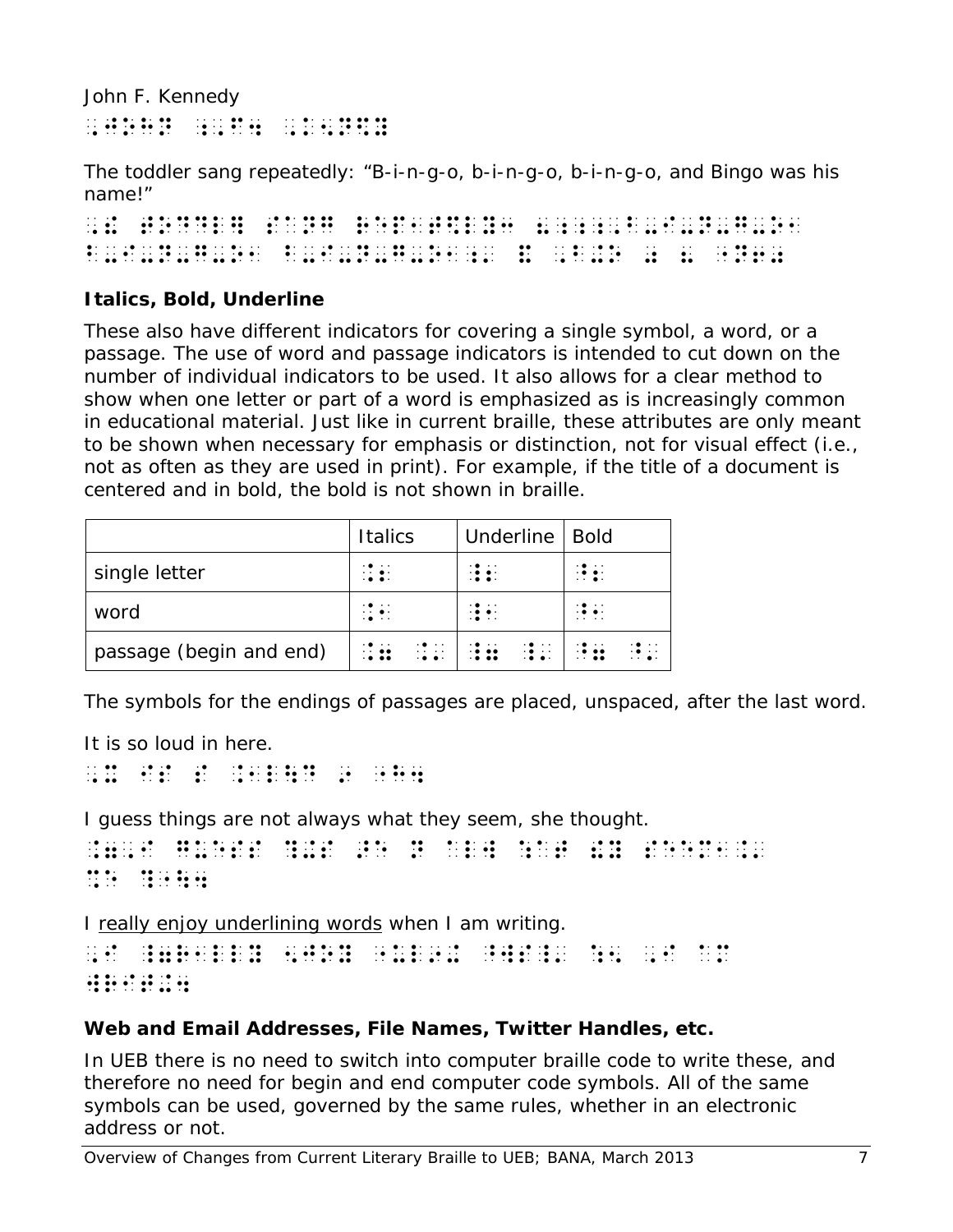MeForCongress@aol.net

,me,=,congress@aaol4net

WilliamShakespeare: @TwitterTheatre Can it be true that you have shortened my plays to 140 characters? #horrifying

, will be a completed by the body of the back of the completed by the second second second second second secon<br>The back property of the state second second second second second back and back as the back of the state of th<br> 2 true to actual company and the second to actual company in the second to actual company of the second second<br>2 true to actual company and the second to actual company in the second to actual company in the second second<br>  $\frac{1}{2}$  ,  $\frac{1}{2}$  ,  $\frac{1}{2}$  ,  $\frac{1}{2}$  ,  $\frac{1}{2}$  ,  $\frac{1}{2}$  ,  $\frac{1}{2}$  ,  $\frac{1}{2}$  ,  $\frac{1}{2}$  ,  $\frac{1}{2}$  ,  $\frac{1}{2}$  ,  $\frac{1}{2}$  ,  $\frac{1}{2}$  ,  $\frac{1}{2}$  ,  $\frac{1}{2}$  ,  $\frac{1}{2}$  ,  $\frac{1}{2}$  ,  $\frac{1}{2}$  ,  $\frac{1$ 

Contractions can be used in web and email addresses without causing ambiguity. Short-form words (like braille, across, and tomorrow) are generally not used in electronic addresses because of the overall rules governing when and when not to use them.

braille@aol.net

brailleachd a chailleachd a chan an 1980 anns an 1980.<br>1981 - An Iomrailleachd anns an 1980 anns an 1980 an 1980.<br>1982 - An Iomrailleachd anns an 1980 an 1980 an 1980.

brl@aol.net brl@aaol4net

#### **Numbers**

The digits are represented the same as in current literary braille. As mentioned above, the decimal point is dots 256.

3,000 miles #c1jjj miles

2.5 kids and a picket fence #b4e kids & a picket f;e

After a numeric indicator, no contractions are used until a space or hyphen is encountered.

1st floor #ast floor 5th wheel #eth : eel + eel + eel + eel + eel + eel + eel + eel + eel + eel + eel + eel + eel + eel + eel + eel + eel + e

Need2read@omgmail.com ,ne\$#bread@aomgmail4com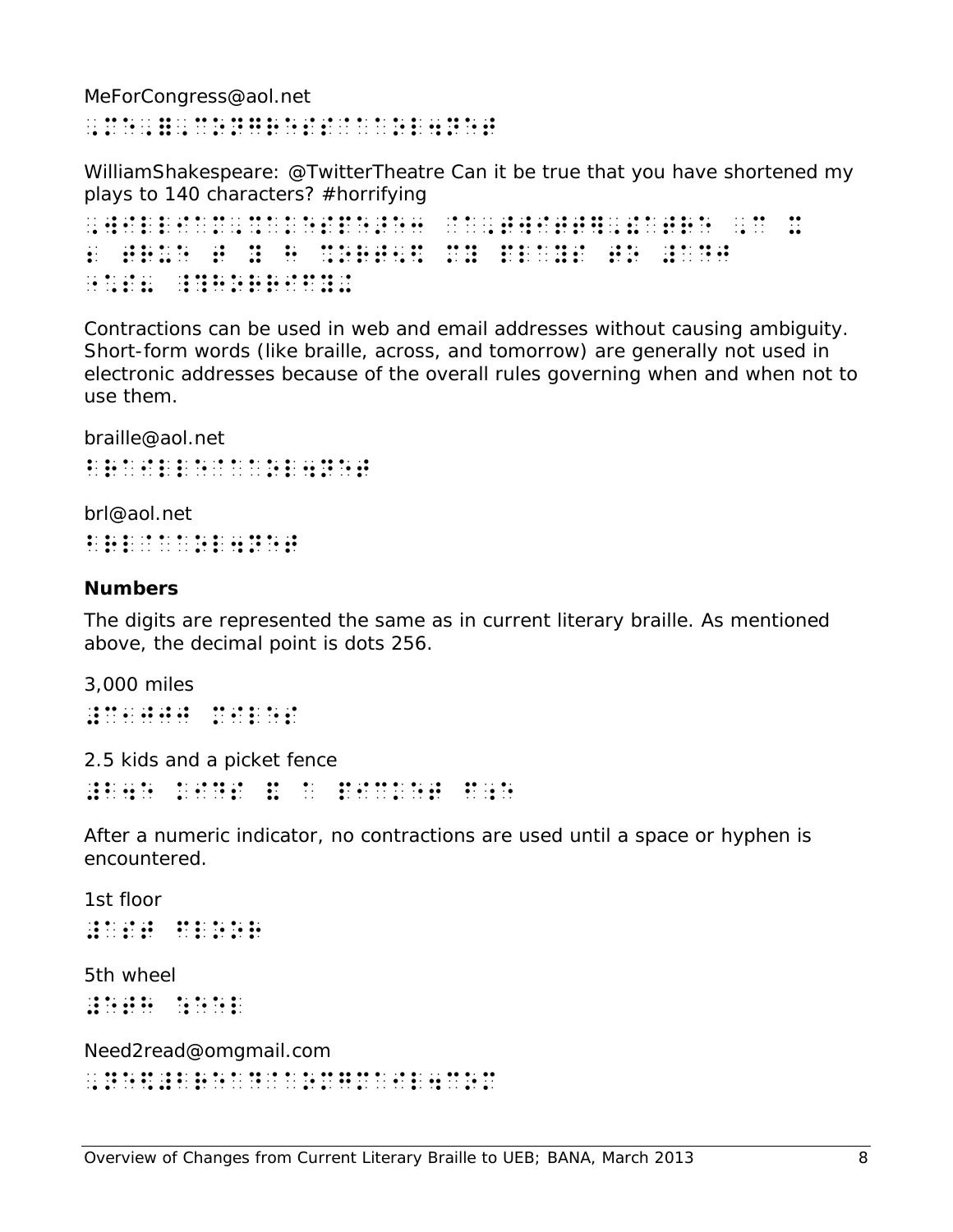16-year-old #af-ye>-old

In simple fractions, the fraction line is dots 34. For a mixed fraction, the number sign is repeated after the whole number.

 $\frac{1}{2}$ #a/b

2¾ cups sugar #b#c/d cups sug>

When numbers contain slashes but are not fractions, the two-cell slash is used just as it is when words contain slashes, and the numeric indicator is repeated after the slash.

The camp counselors/mentors must be ready to respond at any time, 24/7.

,! camp c\nselors\_/m5tors m/ 2 r1dy to respond at any  $\frac{1}{2}$   $\frac{1}{2}$   $\frac{1}{2}$   $\frac{1}{2}$   $\frac{1}{2}$   $\frac{1}{2}$   $\frac{1}{2}$   $\frac{1}{2}$   $\frac{1}{2}$   $\frac{1}{2}$   $\frac{1}{2}$   $\frac{1}{2}$   $\frac{1}{2}$   $\frac{1}{2}$   $\frac{1}{2}$   $\frac{1}{2}$   $\frac{1}{2}$   $\frac{1}{2}$   $\frac{1}{2}$   $\frac{1}{2}$   $\frac{1}{$ 

If there is a colon, dash, or hyphen in the middle of a number, the numeric indicator is repeated after the symbol, because these symbols stop the effect of a numeric indicator.

```
It's 2:30 P.M.—time to get up.
,x's #b3#cj , to b2 , to de the most stated to the most classical states and the most classical states of the<br>The total states and the top to design the design to get up to get updates and to get updates and the most co<br>Th
The vote was 61-38.
, \frac{1}{2} , \frac{1}{2} , \frac{1}{2} , \frac{1}{2} , \frac{1}{2} , \frac{1}{2} , \frac{1}{2} , \frac{1}{2} , \frac{1}{2} , \frac{1}{2} , \frac{1}{2} , \frac{1}{2} , \frac{1}{2} , \frac{1}{2} , \frac{1}{2} , \frac{1}{2} , \frac{1}{2} , \frac{1}{2} , \frac
```
There will now be a specific way to show that numbers or other symbols are in a superscript or subscript position. This can apply to footnote references, common chemical formulae, and the like.

Her adagio<sup>2</sup> received glowing reviews. $3$ ,h) adagio;9 adagio;9 adagio;9 adagio;9 adagio;9 adagio;9 adagio;9 adagio;9 adagio;9 adagio;9 adagio;9 adagio;<br>11 adagio:11 adagio;9 adagio;9 adagio;9 adagio;9 adagio;9 adagio;9 adagio;9 adagio;9 adagio;9 adagio;9 adagio<br> I explained that  $h_2$ o stands for water.

, in the second construction of the second construction of the second construction of the second construction of  $\mathcal{L}_1$ 

## **Accents On Letters**

In current literary braille, all accent marks are shown as dot 4 before the letter (except in material for teaching foreign language). In UEB, there are unique symbols (modifiers) to show the different print accent marks. These modifiers are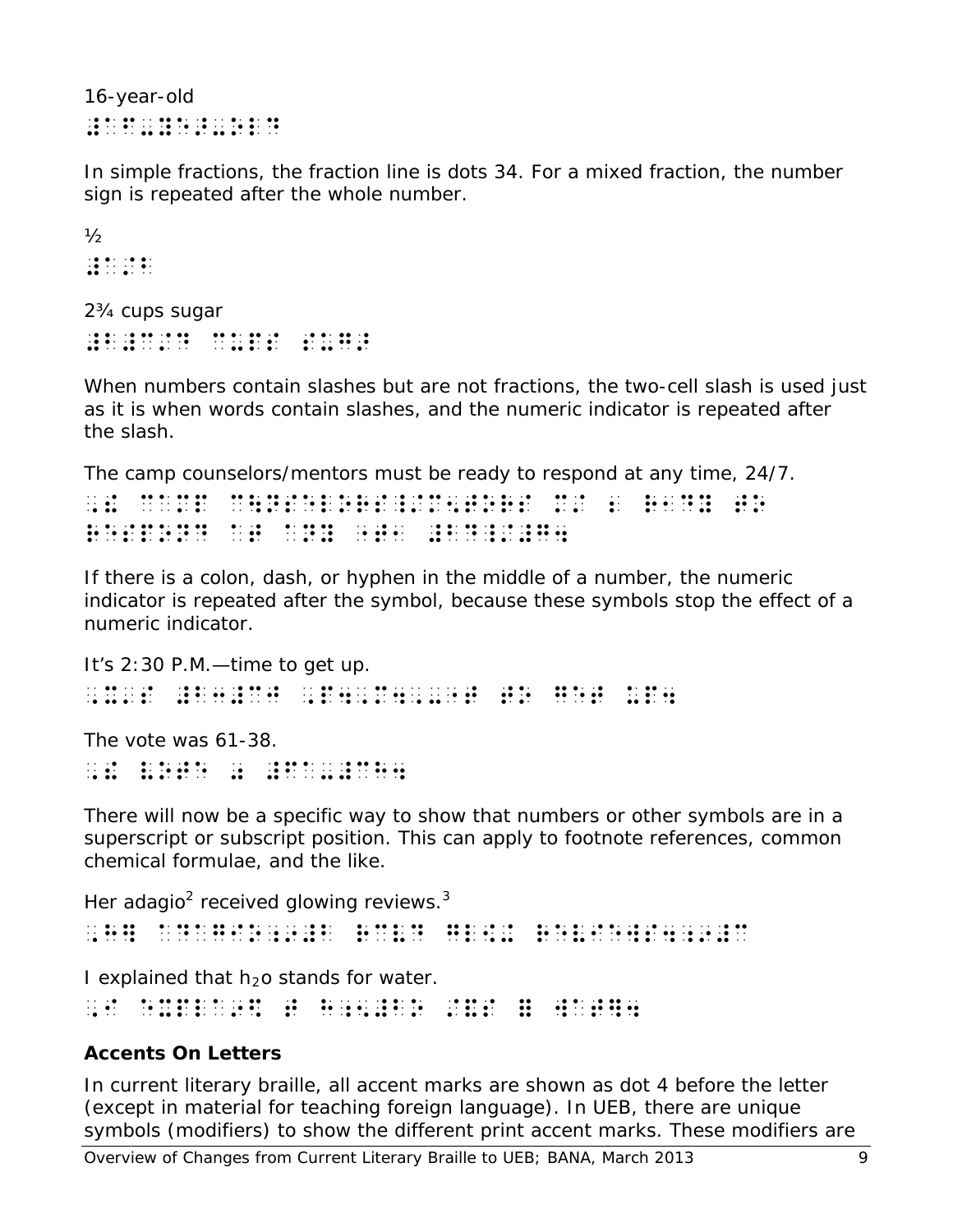placed before the letter they accent and are only used in the same situations in which dot 4 is currently shown. Foreign language instructional material would use the proper accented letter symbols for that language. Examples:

| acute over letter    | Fiancée   |                                                                                                                                    |
|----------------------|-----------|------------------------------------------------------------------------------------------------------------------------------------|
| umlaut over letter:  | spätzel   | .<br>$\bullet \cdot \cdot \cdot \cdot \cdot \cdot \cdot \cdot \cdot \bullet \cdot \bullet \bullet \cdot \cdot \cdot \bullet \cdot$ |
| grave over letter:   | très chic | $\cdot$<br>. <b>. . .</b> .<br>.<br>$\cdot$                                                                                        |
| cedilla under letter | François  | .                                                                                                                                  |
| tilde over letter    | Señorita  |                                                                                                                                    |

### **Formatting**

There are no UEB-Specific rules regarding placement of headings, page numbers, blank lines, indention, preliminary pages, reference notes, and the like. Therefore, the use of UEB will not cause the placement of these items to change.

### **What Else**

Many additional symbols which could be encountered in literary contexts can be represented in UEB. For example, Greek letters, diacritics, and shape symbols can be shown. There are also methods providing flexibility to show other types of font attributes if needed. For example, words can be shown to be printed in a specific color or deleted (strikethrough). Items such as these may be needed only rarely by the general reader, but students reading their school textbooks in braille encounter them often.

### **How Symbols Are Made**

Every braille symbol has a root. Some symbols have prefixes in addition to the root. A symbol can have more than one prefix, but only one root. Certain dot combinations are only ever prefixes, not roots.

Prefixes: 4, 45, 456, 46, 56, 6.

In current literary braille, the root and prefix principle is followed to some extent, but is not strictly observed, which can cause ambiguity and limit the ability to construct new symbols. For example, in current literary braille, the closing single quotation mark and the emphasis indicator (italic sign) do not follow the principle. The current single quotation mark quote is made of two characters that are usually roots; the single italics sign is only a prefix.